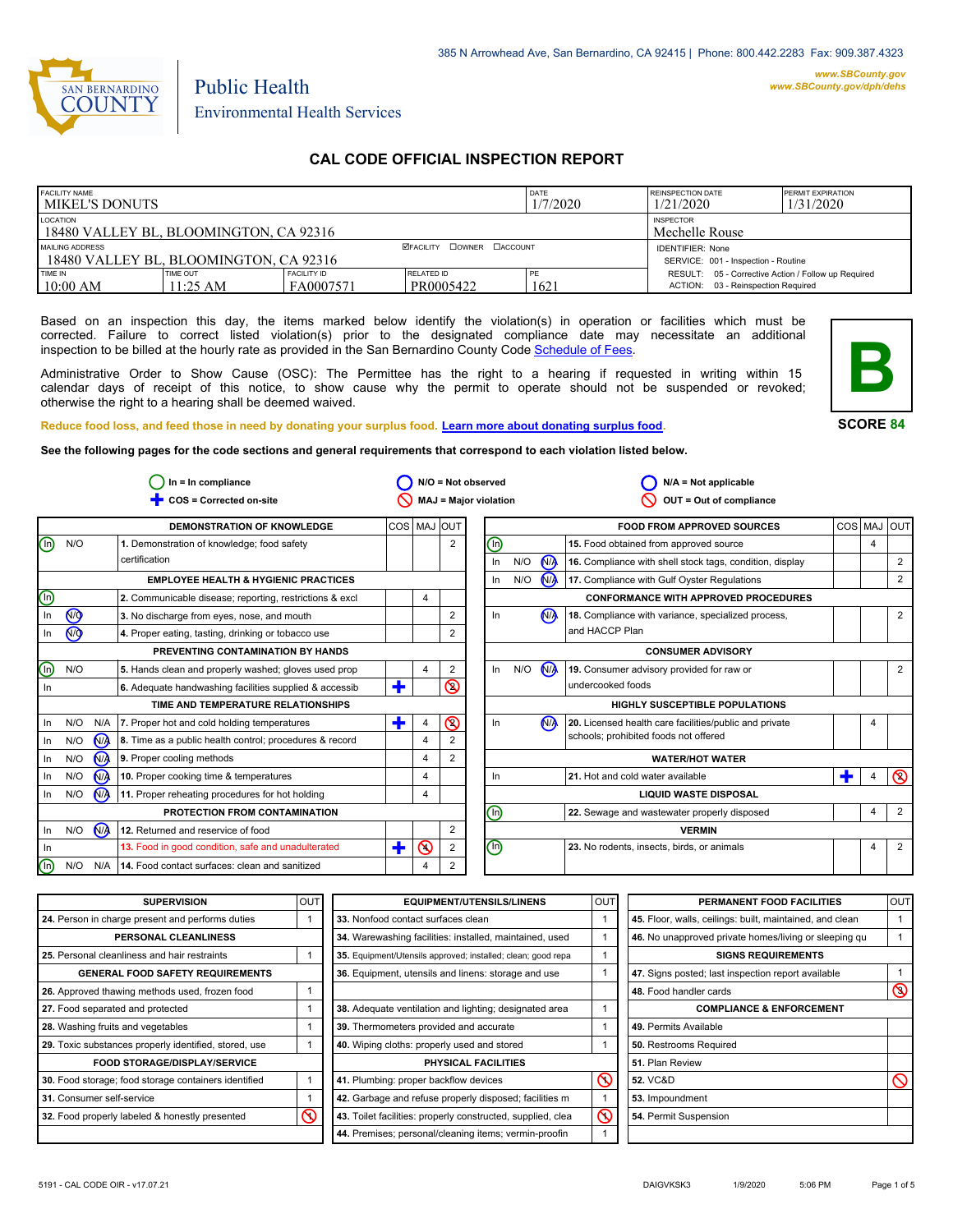

## **CAL CODE OFFICIAL INSPECTION REPORT**

| <b>FACILITY NAME</b><br><b>MIKEL'S DONUTS</b> |                                                                                                                                                                                      |                                                                                                                                                                                                                                                                                                                                                                                                                      | DATE<br>1/7/2020                   |              |  |  |
|-----------------------------------------------|--------------------------------------------------------------------------------------------------------------------------------------------------------------------------------------|----------------------------------------------------------------------------------------------------------------------------------------------------------------------------------------------------------------------------------------------------------------------------------------------------------------------------------------------------------------------------------------------------------------------|------------------------------------|--------------|--|--|
| LOCATION                                      | 18480 VALLEY BL, BLOOMINGTON, CA 92316                                                                                                                                               |                                                                                                                                                                                                                                                                                                                                                                                                                      | <b>INSPECTOR</b><br>Mechelle Rouse |              |  |  |
|                                               |                                                                                                                                                                                      | 13. FOOD IN GOOD CONDITION, SAFE AND UNADULTERATED                                                                                                                                                                                                                                                                                                                                                                   |                                    | <b>MAJOR</b> |  |  |
| <b>POINTS</b>                                 | Compliance date not specified<br>Complied on 1/7/2020<br>Violation Reference - HSC -<br>113967, 113976,                                                                              | Inspector Comments: Observed heavy slime accumulating on the inside deflector of the ice maker located in<br>the front service area, it was apparent that water runs down and touches this slime during the ice making<br>process.                                                                                                                                                                                   |                                    |              |  |  |
|                                               | Ensure food is prepared in a way that prevents contamination. Operator was informed to formalize a monthly<br>cleaning schedule for this ice maker to prevent future slime build up. |                                                                                                                                                                                                                                                                                                                                                                                                                      |                                    |              |  |  |
|                                               |                                                                                                                                                                                      | Corrected on site. Ice was discard out of bin, machine was cleaned prior to the end of inspection. See VC&D<br>for detail.                                                                                                                                                                                                                                                                                           |                                    |              |  |  |
|                                               |                                                                                                                                                                                      | Violation Description: All food shall be manufactured, produces, prepared, compounded, packed, transported, kept for sale, and served so as to be pure<br>and free from adulteration and spoilage. Any food is adulterated if it bears or contains any poisonous or deleterious substance that may render it impure or<br>injurious to health. (113967, 113976, 113980, 113988, 113990, 114035, 114254(c), 114254.3) |                                    |              |  |  |
|                                               |                                                                                                                                                                                      | More Information: http://www.sbcounty.gov/uploads/dph/dehs/Depts/EnvironmentalHealth/FormsPublications/TransFatFlyer22012.pdf                                                                                                                                                                                                                                                                                        |                                    |              |  |  |
|                                               |                                                                                                                                                                                      | <b>6. ADEQUATE HANDWASHING FACILITIES SUPPLIED &amp; ACCESSIBLE</b>                                                                                                                                                                                                                                                                                                                                                  |                                    |              |  |  |
| <b>POINTS</b>                                 | Compliance date not specified<br>Complied on 1/7/2020                                                                                                                                | Inspector Comments: Observed large trash bin blocking handwash sink at the time of inspection.                                                                                                                                                                                                                                                                                                                       |                                    |              |  |  |
|                                               | Violation Reference -                                                                                                                                                                | Discontinue this practice. Handwash sink shall be clear, clean and easily accessible for adequate<br>handwashing practices.                                                                                                                                                                                                                                                                                          |                                    |              |  |  |
|                                               |                                                                                                                                                                                      | Corrected on site.                                                                                                                                                                                                                                                                                                                                                                                                   |                                    |              |  |  |

REPEAT VIOLATION

**Violation Description:** Handwashing soap and towels or drying device shall be provided in dispensers; dispensers shall be maintained in good repair. (113953.2) Adequate facilities shall be provided for hand washing. (113953, 113953.1, 114067(f)). Handwashing sink is not separated from a warewashing sink by a 6 inch high metal splashguard or 24 inch separation. (113953) Handwashing sinks shall not be obstructed, inaccessible, used improperly or kept unclean. (113953.1)

#### **7. PROPER HOT AND COLD HOLDING TEMPERATURES**

**Compliance date not specified Complied on 1/7/2020 POINTS**

**Violation Reference - HSC - 113996, 113998, 114037**

**2**

**Inspector Comments:** Observed a container of approximately 10 raw eggs sitting on prep table, eggs temped at an external temperature of 49F. Upon investigating, operator stated they were brought out of the refrigerator about 10-15 minutes prior to inspection.

Discontinue placing potentially hazardous foods (eggs) in room temperature, take out what is needed per order. Ensure all potentially hazardous foods are properly held a 41F and below at all times.

Potentially hazardous foods(PHF) are food products that require time or temperature control to limit pathogenic micro-organism growth or toxin formation. Examples include: protein based food (meat, poultry, seafood, and eggs), dairy products (cheese, milk), cooked vegetables, cooked beans, cooked rice, and cooked pasta.

Corrected on site. Eggs were placed back into refrigeration unit for rapid cooling.

**Violation Description:** Potentially hazardous foods shall be held at or below 41F or at or above 135F. (113996, 113998, 114037, 114343(a))

**More Information: [http://www.sbcounty.gov/uploads/dph/dehs/Depts/EnvironmentalHealth/FormsPublications/Food\\_Danger\\_Zone.pdf](http://www.sbcounty.gov/uploads/dph/dehs/Depts/EnvironmentalHealth/FormsPublications/Food_Danger_Zone.pdf)**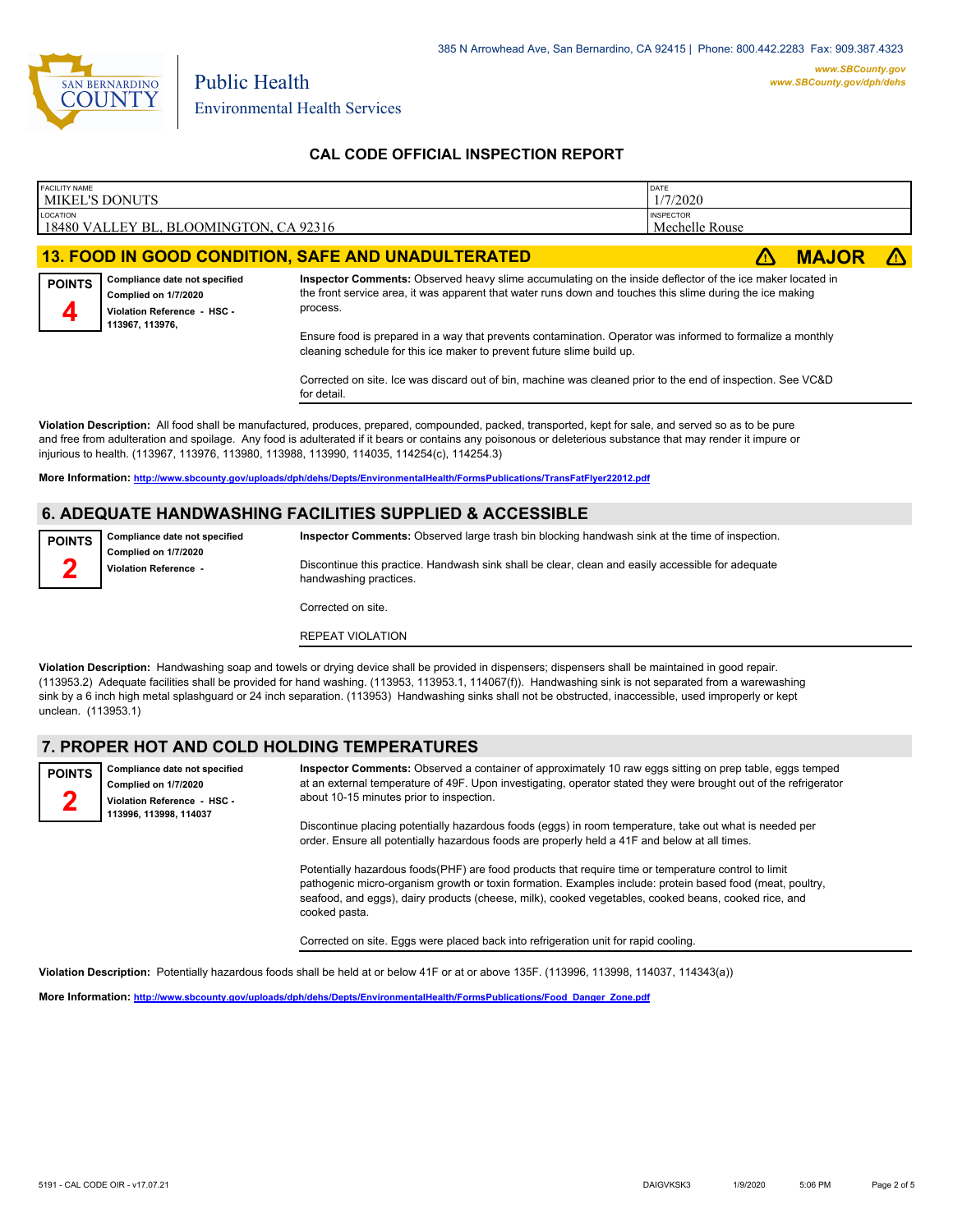

### **CAL CODE OFFICIAL INSPECTION REPORT**

| <b>FACILITY NAME</b>                                         | DATE                               |
|--------------------------------------------------------------|------------------------------------|
| <b>MIKEL'S DONUTS</b>                                        | /7/2020                            |
| <b>LOCATION</b><br>18480 VALLEY BL, BLOOMINGTON,<br>CA 92316 | <b>INSPECTOR</b><br>Mechelle Rouse |

### **21. HOT AND COLD WATER AVAILABLE**

| <b>POINTS</b> | Compliance date not specified |  |  |
|---------------|-------------------------------|--|--|
|               | Complied on 1/7/2020          |  |  |
|               | Violation Reference - HSC -   |  |  |
|               | 113953(c). 114099.2(b)        |  |  |

**Inspector Comments:** Observed hot water valve turned off at handwash sink upon inspection. Upon investigating, operator stated that the sink leaks therefore they have turned the water off at this sink. It was noted this is the only handwash sink in the kitchen, operator stated they utilize the two compartment sink for handwashing.

Operator was informed that this violation shall be fixed immediately, the leak at the handsink was confirmed. Facility may utilize the two compartment temporarily until repairs have been made. Facility will be given one week to make the necessary repairs, a follow up will be conducted in seven business days to ensure compliance.

Discontinue this practice.

**Violation Description:** An adequate, protected, pressurized, potable supply of hot water and cold water shall be provided at all times. (113953(c), 114099.2(b) 114101(a), 114189, 114192, 114192.1, 114195)

### **32. FOOD PROPERLY LABELED & HONESTLY PRESENTED**

**Compliance date not specified Not In Compliance Violation Reference - HSC - 114087, 114089 POINTS 1**

**Inspector Comments:** Observed unlabeled glass containers of granular substances stored next to one door True refrigeration unit.

Ensure to label all bulk food containers as to their common name.

Violation Description: Any food is misbranded if its labeling is false or misleading, if it is offered for sale under the name of another food, or if it is an imitation of another food for which a definition and standard of identity has been established by regulation. (114087, 114089, 114089.1(a, b), 114090, 114093.1) Bulk food available for consumer self-service must have an information label, sign, and/or other method of notification that includes the label information. (114089) Prepackaged food must bear a label that complies with the labeling requirements as prescribed by the Sherman Food, Drug and Cosmetic Law. (114089 and 114089(a))

Restaurants must provide a brochure placed at the point of sale that includes at least calories, sodium, saturated fat, and carbohydrates information per menu item. For sit-down restaurants, the information must be provided at the table. Drive-thrus are required to have the brochures available upon request and have a notice of the availability at the point of sale. (114094)

### **41. PLUMBING; PROPER BACKFLOW DEVICES**

| <b>POINTS</b> | Compliance date not specified<br><b>Not In Compliance</b> | Inspector Comments: Observed flexi pipes being used to drain waste water from; soda machine, ice maker<br>and icee machine, flexi pipes were placed directly inside of the drain.                                        |
|---------------|-----------------------------------------------------------|--------------------------------------------------------------------------------------------------------------------------------------------------------------------------------------------------------------------------|
|               | Violation Reference - HSC -<br>114171, 114189.1           | All steam tables, ice machines and bins, food preparation sinks, ware washing sinks, display cases, walk-in<br>refrigeration units, and other similar equipment that discharge liquid waste shall be drained by means of |
|               |                                                           | indirect waste pipes, and all wastes drained by them shall discharge through an airgap into a floor sink or<br>other approved type of receptor                                                                           |

Ensure there is an airgap between floor drain and piping of equipment at least twice the diameter of the inlet or more than one inch.

**Violation Description:** The potable water supply shall be protected with a backflow or back siphonage protection device, as required by applicable plumbing codes. (114192) All plumbing and plumbing fixtures shall be installed in compliance with local plumbing ordinances, shall be maintained so as to prevent any contamination, and shall be kept clean, fully operative, and in good repair. Any hose used for conveying potable water shall be of approved materials, labeled, properly stored, and used for no other purpose. (114171, 114189.1, 114190, 114193, 114193.1, 114199, 114201, 114269)

### **43. TOILET FACILITIES: PROPERLY CONSTRUCTED, SUPPLIED, CLEANED**

**Compliance date not specified Not In Compliance Violation Reference - HSC - 114250, 114276 POINTS 1 Inspector Comments:** Upon turning on water in restroom, loud rumbling noise was observed. Repair in good working order.

**Violation Description:** Toilet facilities shall be maintained clean, sanitary and in good repair for use by employees and patrons. Toilet rooms shall be separated by a well-fitting, self-closing door. Toilet tissue shall be provided in a permanently installed dispenser at each toilet. Location of toilet facilities used by patrons shall not be located to pass through food preparation, food storage, or utensil washing areas. (114250, 114250.1, 114276)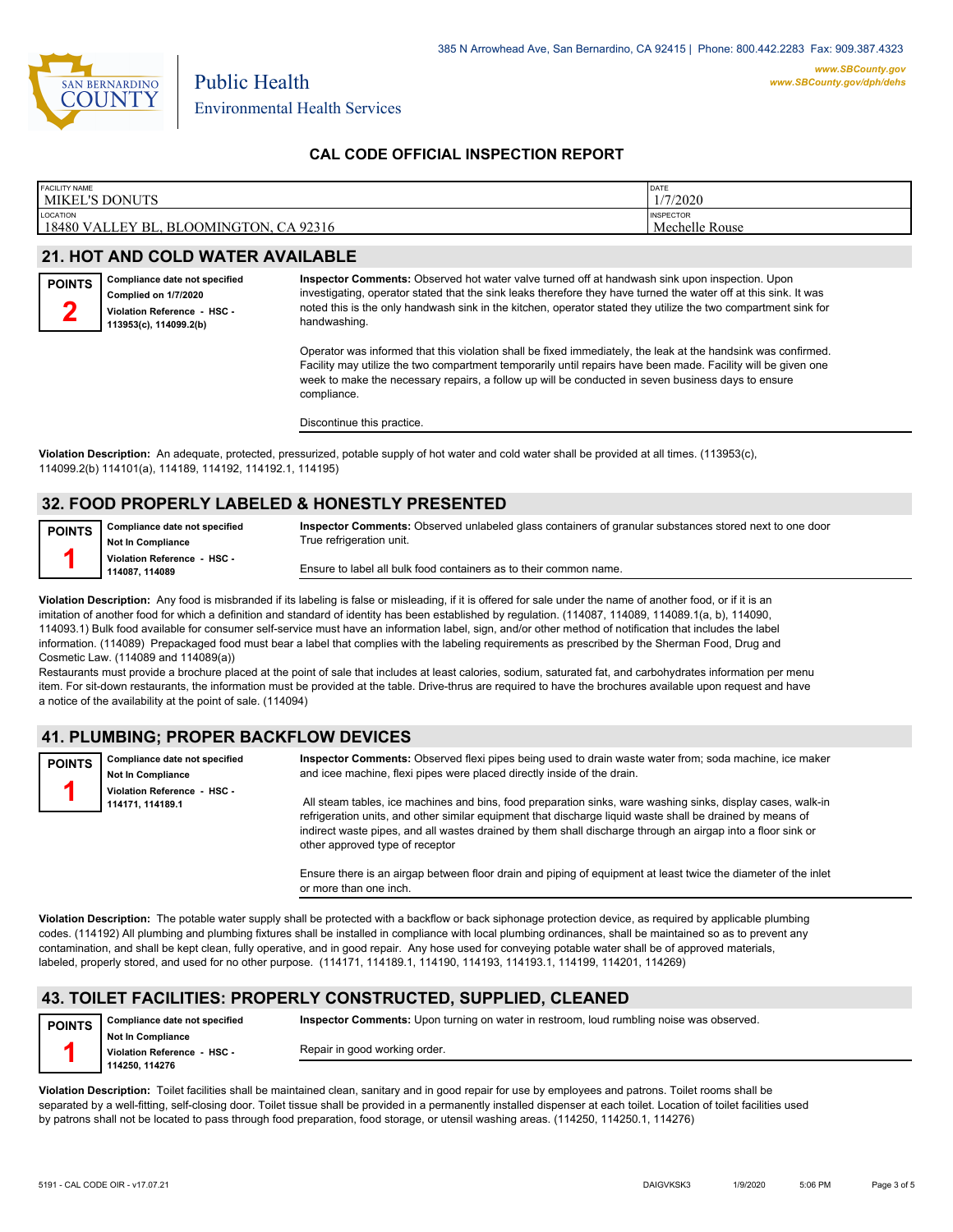

Environmental Health Services

Public Health

## **CAL CODE OFFICIAL INSPECTION REPORT**

| <b>FACILITY NAME</b> | <b>MIKEL'S DONUTS</b>                                                                     |                                                                                                                                                                                                                                | DATE<br>1/7/2020                   |  |  |
|----------------------|-------------------------------------------------------------------------------------------|--------------------------------------------------------------------------------------------------------------------------------------------------------------------------------------------------------------------------------|------------------------------------|--|--|
| LOCATION             | 18480 VALLEY BL, BLOOMINGTON, CA 92316                                                    |                                                                                                                                                                                                                                | <b>INSPECTOR</b><br>Mechelle Rouse |  |  |
|                      | <b>48. FOOD HANDLER CERTIFICATION</b>                                                     |                                                                                                                                                                                                                                |                                    |  |  |
| <b>POINTS</b><br>3   | Compliance date not specified<br><b>Not In Compliance</b><br>Violation Reference - SBCC - | Inspector Comments: One (1) food service worker at this facility-without a current / valid San Bernardino<br>County food handler/ worker card.                                                                                 |                                    |  |  |
|                      | 33.0409                                                                                   | Provide a valid San Bernardino County Food Handler Card for each of these workers within two (2) weeks.                                                                                                                        |                                    |  |  |
|                      |                                                                                           | A missing food handler card information and verification sheet was provided to fill out, fax and return to San<br>Bernardino County Environmental Health Services department INCLUDING copies of each missing food<br>handler. |                                    |  |  |
|                      |                                                                                           | Fax to (909) 387-4323 or send to sbcfoodworker@gmail.com. Failure to do so will result in a charged<br>re-inspection to verify compliance.                                                                                     |                                    |  |  |

Note: Food worker cards MUST be issued by San Bernardino County to be valid.

Note: For a more efficient inspection, ensure to compile updated food handler cards and maintain in a binder with employee names in chronological order and a copy of the latest active employee roster.

**Violation Description:** This facility is currently in violation with the food handler certification requirement for San Bernardino County, which states all food handlers must obtain a valid food handler certificate within fourteen (14) days of employment (33.0410, 33.044). Failure to provide proof of food handler certification within fourteen (14) days will result in unannounced billable (at our current hourly rate) re-inspections to verify compliance.

This facility operator must complete the 'Missing Food Handler' form provided by the inspector and email an electronic copy (scans or photos are ok as long as they are readableto sbcfoodworker@gmail.com

**More Information: [http://www.sbcounty.gov/dph/dehs/Depts/EnvironmentalHealth/FIRST/food\\_worker\\_training.aspx](http://www.sbcounty.gov/dph/dehs/Depts/EnvironmentalHealth/FIRST/food_worker_training.aspx)**

| 52. VC & D    |                                                                                                    |                                                                                                                  |
|---------------|----------------------------------------------------------------------------------------------------|------------------------------------------------------------------------------------------------------------------|
| <b>POINTS</b> | Compliance date not specified<br><b>Not In Compliance</b><br>Violation Reference - HSC -<br>113980 | Inspector Comments: Approximately 5-7lbs of contaminated ice voluntarily discarded and condemned on<br>this day. |

**Violation Description:** Operator has voluntarily consented to the condemnation and destruction of food as said material being unfit for human consumption or otherwise in violation of California Health and Safety Code, Division 104, Part 5, Chapter 1 through 8, the disposition of which is provided for by Chapter 8, Article 3, Section 111895.

"I (We) hereby voluntarily agree to the condemnation and destruction of the following material(s) listed in violation number 52. By signing this Offical Inspection Report (OIR), I (We) hereby release the County of San Bernardino and its agent from any and all liability."

#### **IMPORTANT: Risk Based Inspection Frequency**

Food facilities that pose a higher risk level for causing foodborne illness will be subject to an additional inspection, to be billed at the hourly rate as provided in the San Bernardino County Code S[chedule of Fees. Facilitie](http://www.amlegal.com/nxt/gateway.dll/California/sanbernardinocounty_ca/title1governmentandadministration/division6countyfees/chapter2scheduleoffees?f=templates$fn=default.htm$3.0$vid=amlegal:sanbernardinocounty_ca$anc=JD_16.0213B)s that received one or more of the following will be elevated to a high risk tier:

- A score letter of "C" or lower on one of the last two graded inspections,
- A score letter of "B" on two of the last three graded inspections,
- Repeated "four (4) point violation Risk Factor" (critical violation codes 1-23) on the last two inspections, or
- Four (4) or more critical violations (codes 1-23) noted during an inspection, or
- A permit suspension (closure) on your last graded inspection.

### **Overall Inspection Comments**